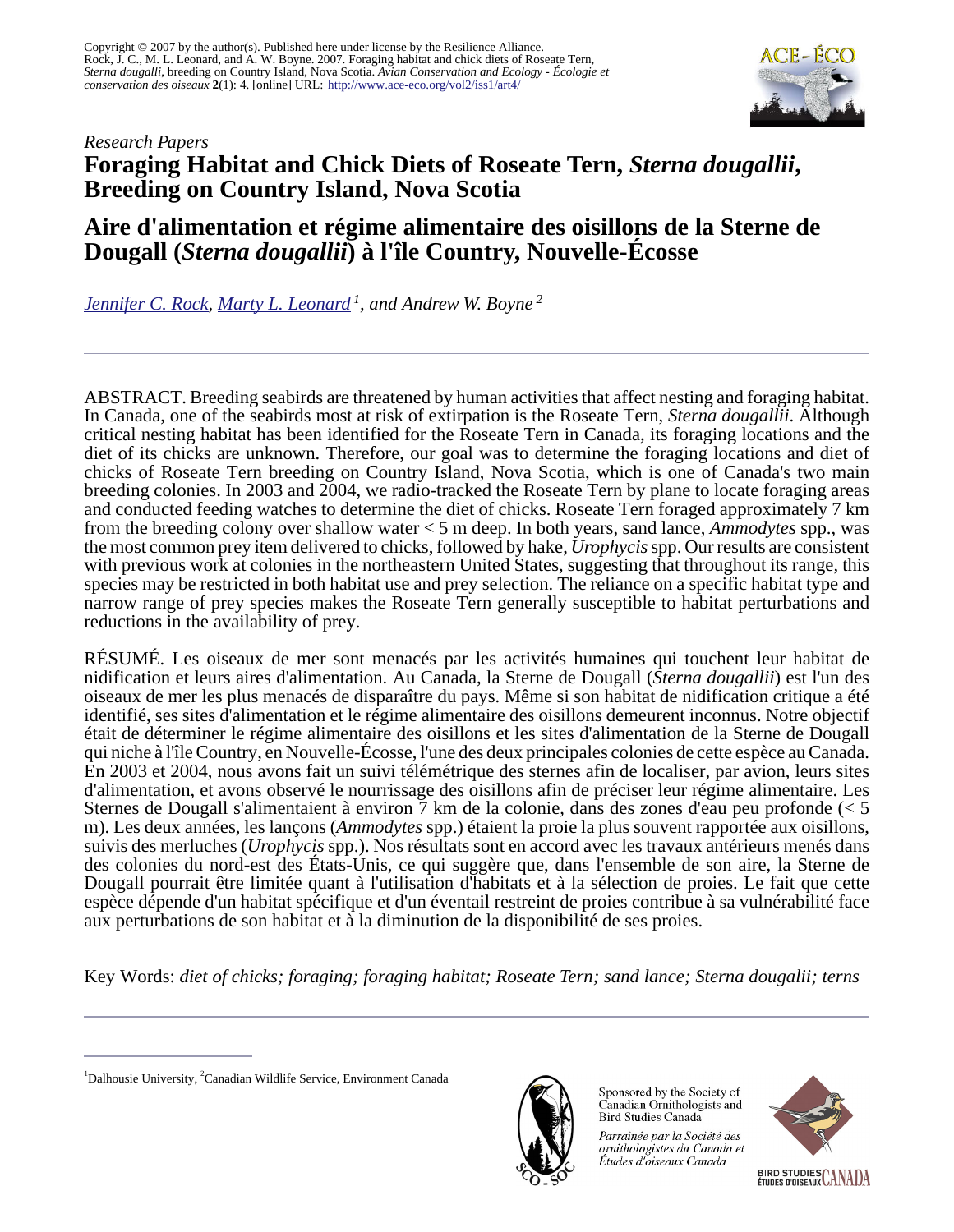## **INTRODUCTION**

Worldwide, breeding seabirds are threatened by human activities. On land, for example, logging, farming, and urban development can destroy breeding sites (Brown and Nettleship 1982, Vermeer and Rankin 1982, Furness and Monaghan 1987), and disturbance associated with recreational activities can lead to nest desertion or reduced breeding success (Benoit and Bretagnolle 2002). At sea, foraging birds can be exposed to pollutants (Thompson and Hamer 2000, Burger and Gochfeld 2001), compete with fisheries for prey (Furness and Ainley 1982), and be caught as by-catch in fishing nets (Lewison et al. 2004). These activities have undoubtedly contributed to the large declines that some seabird species have experienced over the last century (LeCorre et al. 2003, Lewison and Crowder 2003, Frederikson et al. 2004).

Ensuring safe breeding opportunities for seabirds thus requires not only the protection of the colony, but also the protection of important foraging habitat (Brown and Nettleship 1982, Croxall et al. 1984, Nettleship 1991). Although the locations of many key seabird colonies are known, generally, little is known little about foraging areas. To date, this represents one of the principal gaps in knowledge that directly affects conservation efforts (Boersma et al. 2001).

In Canada, one of the seabirds most at risk of extirpation is the Roseate Tern, *Sterna dougallii* (Brown and Nettleship 1982, Environment Canada 2006). The Roseate Tern nesting in Canada belongs to the northeastern North American breeding population that ranges from Nova Scotia to New York (Environment Canada 2006). This breeding population consists of about 4000 pairs that together represent approximately 8% of the total global population. Roseate Tern was listed as endangered by the U.S. Fish and Wildlife Service in 1987 (Gochfeld et al. 1998) and by the Committee on the Status of Endangered Wildlife in Canada in 1999. Approximately 120 pairs of Roseate Tern nest in Canada and most are concentrated in two colonies in Nova Scotia: the Brothers, supporting approximately two-thirds of the population; and Country Island, supporting the remaining one-third (Leonard et al. 2004).

Roseate Tern can be found nesting in small clusters among other, more abundant tern species (Gochfeld 1983). The northeastern North American breeding population has historically occurred in low numbers (Kirkham and Nettleship 1987, Gochfeld et al. 1998, Nisbet and Spendelow 1999), and specialized foraging behavior is suspected to be a possible explanation for this (Safina 1990, Nisbet and Spendelow 1999).

In breeding colonies in the northeastern United States, Roseate Tern forages over shallow sand shoals and tide rips up to  $25 \text{ km}$  from the breeding colony (Safina 1990, Heinemann 1992, Nisbet and Spendelow 1999). The birds also show fidelity to particular foraging sites (Heinemann 1992), sometimes using a single location over several years. Adults at these sites deliver few prey species, predominantly feeding chicks sand lance, *Ammodytes* spp. (Richards and Schew 1989, Safina et al. 1990, Heinemann 1992). This reliance on a relatively specific habitat type and narrow range of prey species may make the Roseate Tern particularly vulnerable to environmental disturbances (Safina et al. 1990).

This vulnerability underscores the need to identify and protect foraging habitat around Canadian breeding colonies. Critical nesting habitat has been identified for Roseate Tern on its Canadian breeding grounds (Environment Canada 2006); however, it is not clear where the birds forage or what prey species they bring to chicks during the breeding season. Identifying foraging areas and the main prey species is necessary if the Roseate Tern is to be fully protected in Canada.

Foraging behavior and diet can vary in response to local conditions (Schneider and Hunt 1982). Consequently, the results of the studies reported above may not necessarily apply to breeding colonies elsewhere. We conducted a 2-yr study to locate foraging sites and determine the diets of chicks of the Roseate Tern nesting on Country Island, Nova Scotia, one of Canada's two main breeding colonies.

#### **METHODS**

#### **Study area**

We conducted our study between May and August 2003 and 2004 on Country Island, Guysborough County, Nova Scotia  $(45^{\circ}06^{\circ} N, 61^{\circ}32^{\circ} W)$ . This 19-ha island is situated 5 km offshore and is surrounded by cobble beach and rocky shoals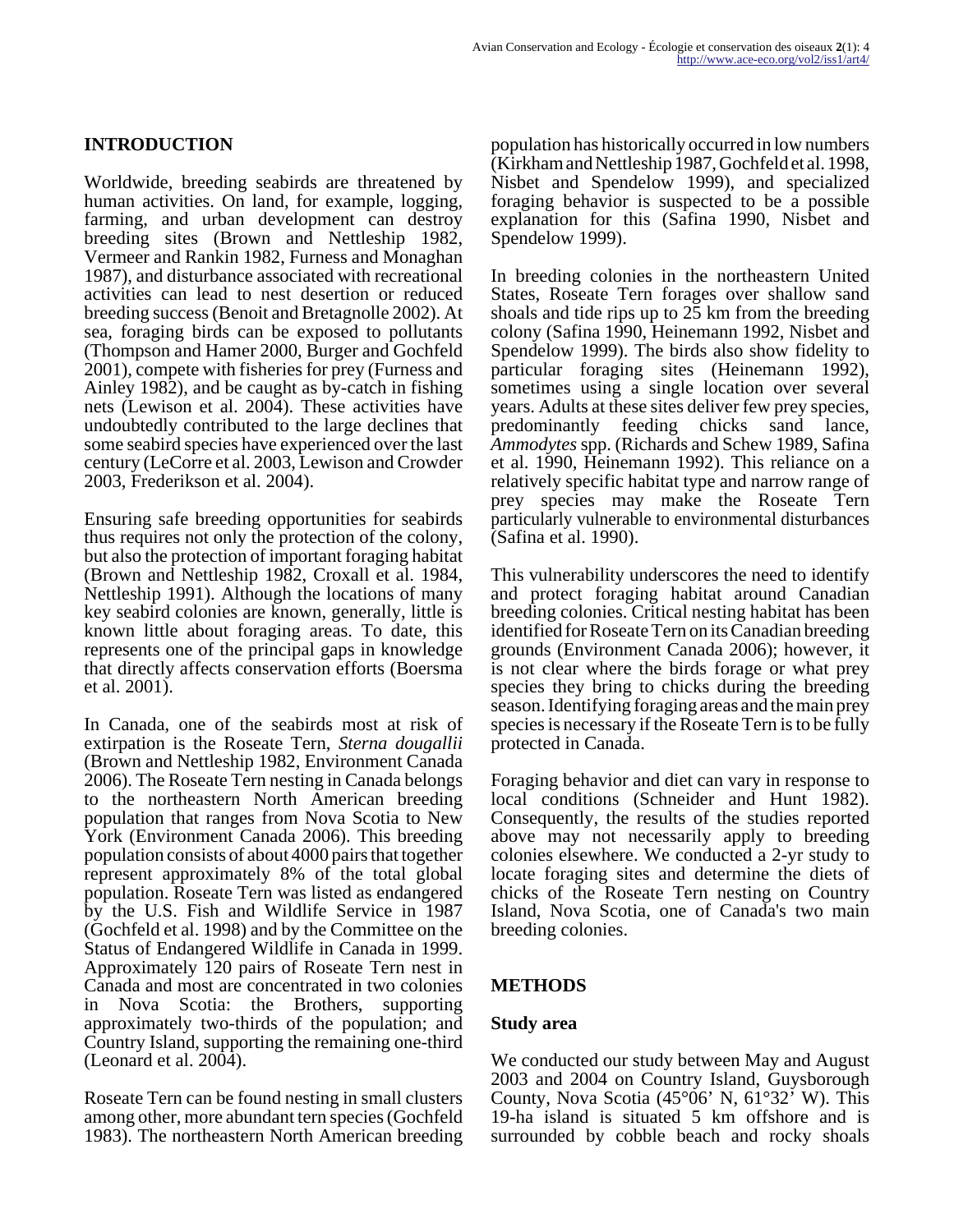(Whittam and Leonard 1999). Approximately 410 Common Tern, *S. hirundo*, pairs; 729 Arctic Tern, *S. paradisaea*, pairs; and 41 Roseate Tern pairs currently breed on Country Island (Toms et al. 2006).

Roseate Tern typically arrives at the breeding colony in May and lay the first eggs in early to mid-June. Generally, the Roseate Tern lays 1–2 eggs in nests that are hidden under vegetation, rocks, or driftwood (Gochfeld et al. 1998). Incubation and chick rearing is performed by both parents, with each stage lasting about 3 wk (Gochfeld et al. 1998).

Each year, from the last week of June to the end of July, we systematically searched the tern colony every two days for Roseate Tern. We identified potential nests sites by locating adult birds from blinds. Nests suspected to belong to the Roseate Tern were marked and later confirmed by followup observations of incubating adults made from blinds. We assigned each nest a unique identifying number and marked them with tongue depressors placed within 0.5 m of the nest cup. We recorded the number of Roseate Tern nests; for each nest, we noted the number of eggs and chicks. Once chicks were 5 days old, we banded them with standard U. S. Fish and Wildlife Service bands. In both years of the study, the Roseate Tern was found at the center and edges of the colony, nesting in small clusters among nesting Arctic Tern and Common Tern.

## **Radio tags**

During late incubation, we used a wire drop trap to capture one adult from each of five Roseate Tern pairs in 2003 and from each of five pairs in 2004. Each bird was banded with a size-two incoloy U.S. Geological Survey leg band equipped with a radio and battery (model BD-2, Holohil Systems, Carp, Ontario, Canada) that were fused to the band with epoxy. The dimensions of the radio and battery unit were  $16 \times 8 \times 3.5$  mm in length  $\times$  width  $\times$  height, and the antenna was 14 cm in length. The total mass of the band was 1.1 g in 2003 and 1.2 g in 2004, which was equivalent to  $< 1.2\%$  of the average bird body mass. The battery life of the radio transmitters was approximately 4 wk in 2003 and 6 wk in 2004. We found no difference in hatching success or chick growth rates in broods with and without a tagged parent (data not shown).

#### **Radio tracking**

We tracked tagged birds using a Cessna 172 floatplane with a Yagi receiving antenna mounted on each wing strut. The antennae were connected to an ATS R2100 receiver (Advanced Telemetry Systems, Isanti, Minnesota, USA). We manipulated reception between the right and left sides of the plane using a left–right switchbox. Throughout all surveys, there was one observer on each side of the plane.

We conducted surveys from an altitude of 300 m on clear days with calm winds, i.e., < 15 knots. At this altitude, we could detect signals located 5–7 km away and we could also determine whether a tagged bird was in transit or foraging, which was evident from plunge-diving and surface-picking behaviors. Our methods for tracking birds differed between years; thus, we describe the protocol for each year separately.

To determine the foraging locations of Roseate Tern in 2003, we tracked tagged birds from the breeding colony over a 4-h period between 0900 and 1530 on each of three days between 29 June and 7 July. During this stage of the breeding season, birds were either incubating eggs or rearing young chicks; the hatch date of the first chick of the brood was 1 July  $\pm$  1.1 days (mean  $\pm$  standard error). We tracked birds by circling the breeding colony and scanning through the radio frequencies every two seconds. Once we detected a tagged bird leaving the island, we followed it by flying in a zig-zag pattern and used the left–right switchbox to pinpoint the direction of the signal. When we visually located the tagged bird, we circled it to confirm its identity and followed it until it began foraging. We recorded the foraging location coordinates using GPS and by marking the location on a map of the area. Once we recorded the coordinates, we returned to the colony and repeated the procedure.

In 2004, we conducted a 4-h systematic aerial survey between 0800 and 1500 on each of seven days between 7 July and 5 August. During this time, birds were either incubating eggs or rearing chicks; the hatch date of the first chick of the brood was 6 July  $\pm$  2.3 days (mean  $\pm$  standard error). The survey area encompassed all waters  $<$  20 m deep within 20–25 km of the colony for a total survey area of 330 km². We selected the boundaries of the survey area based on the results of tracking in 2003, which showed that most birds foraged in waters  $< 10$  m deep, and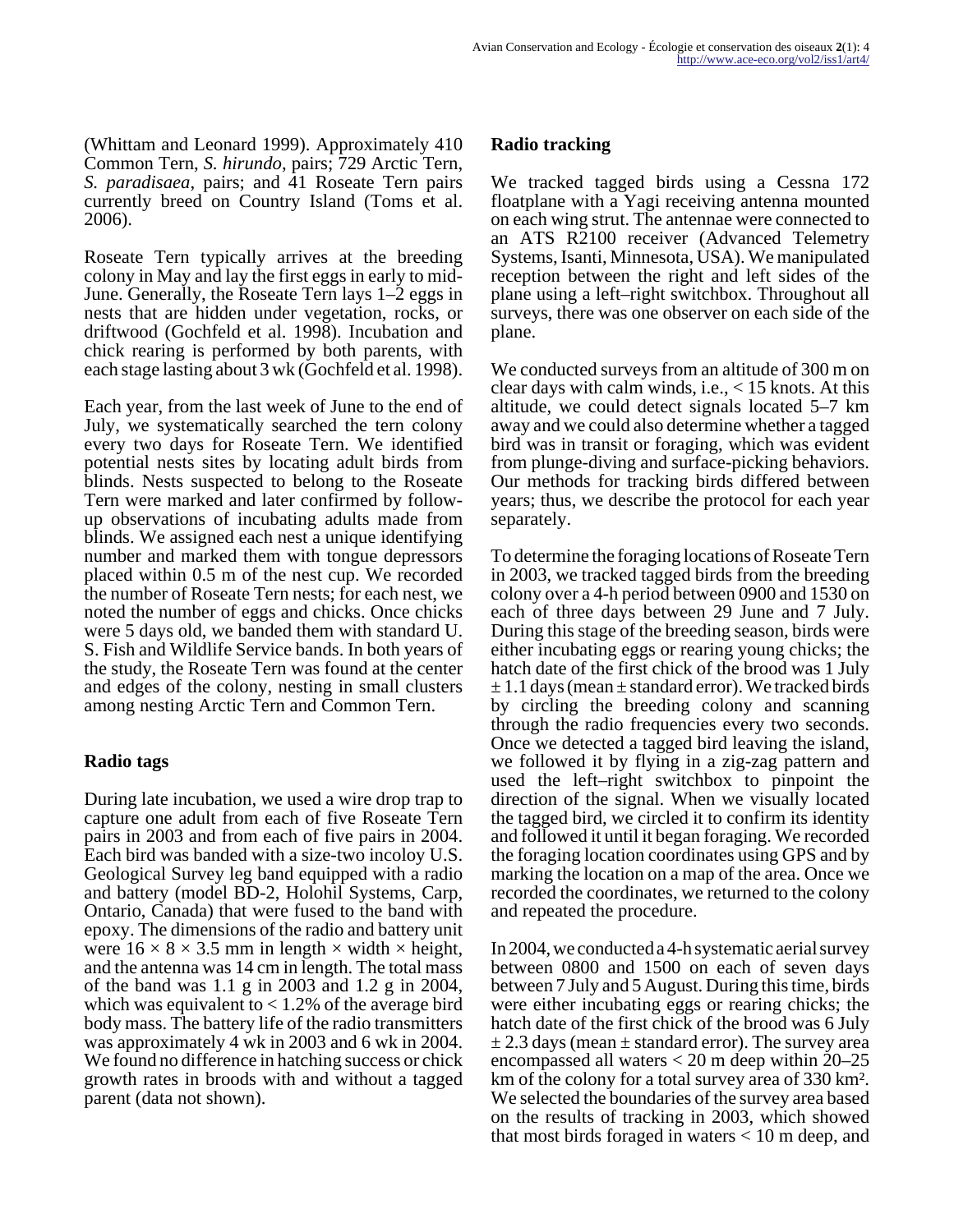previous research from other locations, which found that the Roseate Tern foraged up to 25 km from the breeding colony (Duffy 1986, Heinemann 1992, Nisbet and Spendelow 1999).

We divided the survey area into nine east–west transects that ranged in length from 20 to 33 km, each separated by 1' latitude intervals. Surveys were conducted by flying along each transect at approximately 145 km/h, beginning with the eastern end of the closest inshore transect or the furthest offshore transect on alternate surveys, and scanning through the tag frequencies every two seconds. Once a signal was detected, we followed the protocol described above for 2003 and then resumed the transect survey.

#### **Feeding watches**

We conducted 2-h feeding watches of 21 Roseate Tern broods, i.e., 7 broods in 2003 and 14 broods in 2004, from blinds located 5–10 m away. We carried out feeding watches at each nest beginning when chicks were 2 days old and continuing daily until fledging or disappearance. We balanced watches for time of day by spreading them equally across two watch periods: morning, 0500–1100; or afternoon, 1500–2100. Observations were made only during dry weather, using binoculars. Some nests were difficult to follow because parents moved their chicks away from the original nest site and sometimes relocated chicks to areas where we could no longer monitor prey deliveries from a blind. We do not present feeding rates because our view of the chicks was often obstructed by rocks or vegetation, and it was difficult to determine whether the chicks consumed each prey item.

Where possible, we recorded the species of prey delivered to young on each feeding trip. Fish were identified to genus based on descriptions provided by previous monitoring of tern diets on Country Island (Toms et al. 2006) and comparisons with preserved collections and prey that had been dropped in the colony. When prey items could not be identified, they were classified as unknown.

## **Analyses**

We plotted every point where a tagged bird was detected in 2003 and 2004 onto a map of the area using the GIS software MapInfo Professional version 6.5 (MapInfo Corporation 2004) and Canadian Hydrographic Service charts 4233 Cape Canso to Country Island and 4234 Country Island to Barren Island (scale of 1:60,000). We estimated the water depth at the foraging locations by plotting 5- and 10-m bathymetric contours onto the same map with the foraging locations, and measured the shortest distance between each foraging location and the colony or the closest point on the mainland using straight-line distances.

To determine whether foraging birds were concentrated in particular areas, we used the foraging location points to create kernel density plots (Wood et al. 2000) using ArcView desktop GIS (Environmental Systems Research Institute, Redlands, California, USA) and Animal Movement extension for ArcView 3.2 (Hooge et al. 1999). We created density plots that encompassed 50, 75, and 95% of the foraging locations for all tagged birds. There were few repeat observations of individual birds, so we did not examine whether individual birds showed foraging site fidelity.

To determine the diversity of prey species fed to Roseate Tern chicks, we calculated the Shannon– Weiner index of diversity, *H*' (Zar 1999),

$$
(H') = -\sum_{i=1}^{s} p_i \log_e p_i \tag{1}
$$

where  $p_i$  is the proportion of the *i*th species in the diet and *s* is the total number of species in the diet.  $H' = 0$  indicates no diversity and  $H' = 1$  indicates high diversity. We calculated *H*' separately for each year.

## **RESULTS**

We recorded 32 foraging locations from nine tagged individuals of Roseate Tern across the 2 yr of the study, with  $3.6 \pm 0.3$  observations per bird (mean  $\pm$ standard error, range of  $2-6$ ; Fig. 1). The 10th bird was detected at the colony, but was not located while foraging. Roseate Terns foraged  $6.9 \pm 1.5$  km (mean  $\pm$  standard error, range of 1.1–23.9 km) from the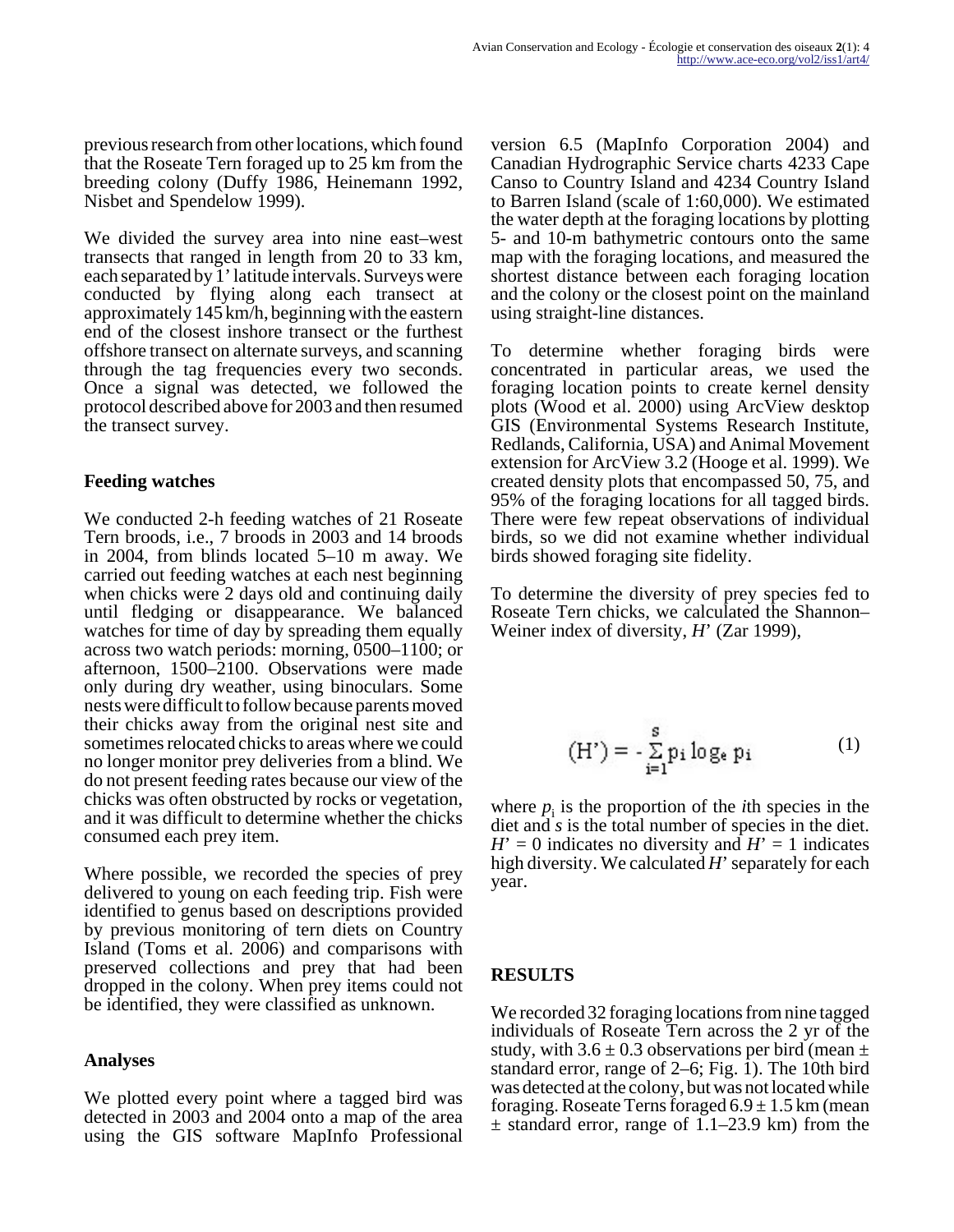**Fig. 1.** Foraging locations of nine radio-tagged Roseate Terns in 2003 and 2004 in relation to the 5- and 20-m depth contours surrounding Country Island, Nova Scotia, Canada. The inset in the top right corner shows the location of Country Island on the eastern coast of Canadia.



breeding colony, within  $1.3 \pm 0.4$  km (range of 0.1– 4.1 km) of the mainland, and within  $0.3 \pm 0.1$  km (range of 0.1–1.3 km) of the closest point of land, including islands. The greatest concentration, i.e., 50%, of foraging locations was located near shorelines along both the mainland and islands near the breeding colony (Fig. 2). Of the 32 foraging locations, 29, i.e., 90%, were in water  $<$  5 m deep (Fig. 1). Based on the 330 km² that we surveyed in 2004, this water depth represents 12% of the total survey area. The remaining three locations were in water between 5 and 20 m deep.

In total, 234 food deliveries were observed over the 2 yr of the study. Sand lance was the most common prey item delivered to chicks, followed by hake, *Urophycis* spp. (Table 1). Together, these species accounted for 82 and 72% of identified prey in 2003

and 2004, respectively (Table 1). The remaining identified prey species included herring, *Clupea* spp., in 2003 and cod, *Gadus* spp., in 2004 (Table 1). The diversity, *H*', of prey species fed to Roseate Tern chicks across the 2 yr of the study was 0.24  $\pm$  0.06 prey species (mean  $\pm$  standard error) for 21 nests in 2003 and 234 nests in 2004.

#### **DISCUSSION**

The Roseate Tern at Country Island foraged an average of 7 km from the breeding colony in shallow water close to land. These results are consistent with those of earlier studies of colonies in the northeastern United States showing that the Roseate Tern forages from 300 m to 25 km from breeding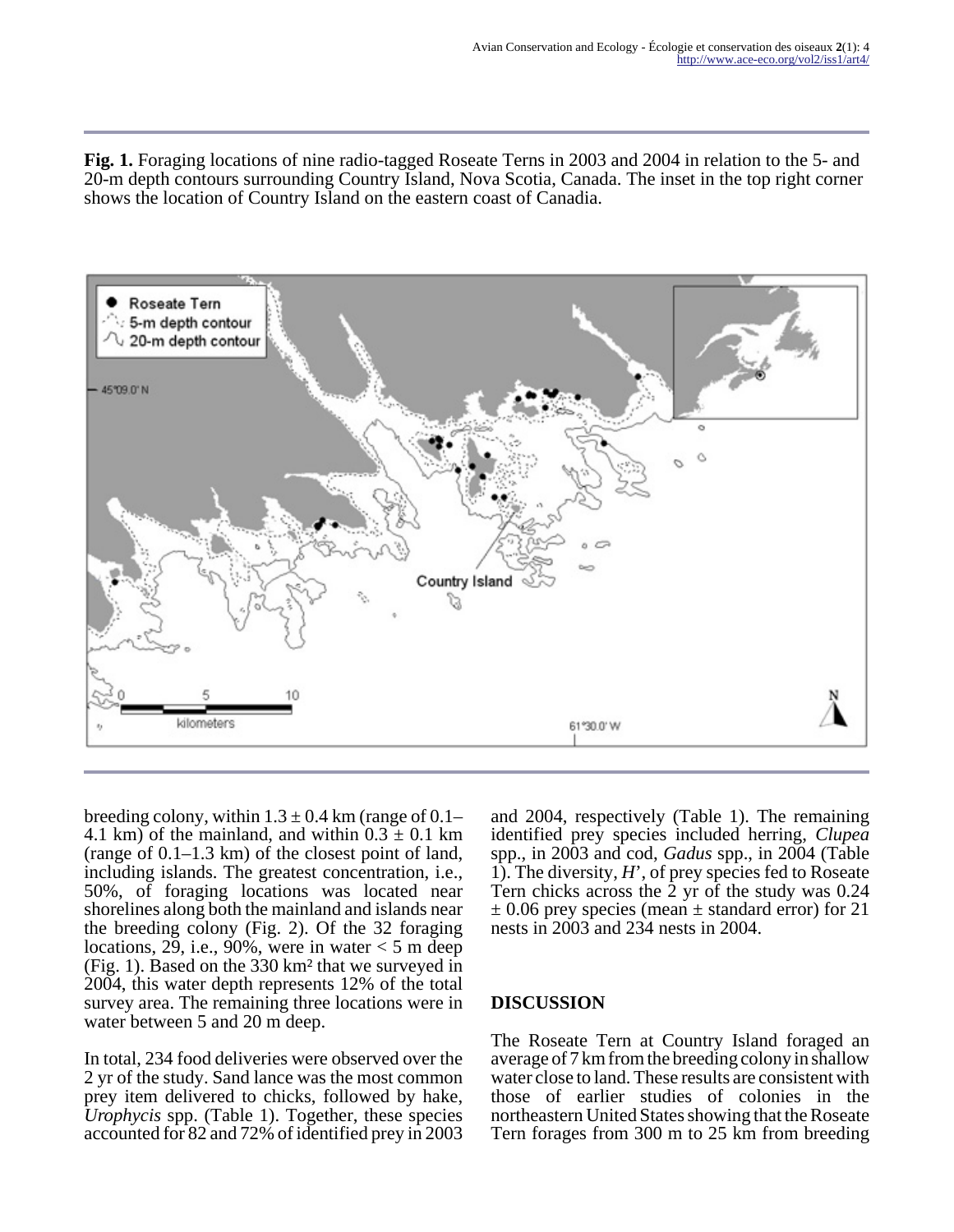**Fig. 2.** Density plots from kernel estimations of foraging locations for radio-tagged Roseate Tern nesting on Country Island, Nova Scotia, Canada, in 2003 and 2004. Contours indicate 50, 75, and 95% density locations.



colonies (Duffy 1986, Heinemann 1992, Nisbet and Spendelow 1999) and in shallow water, often  $< 1$ km from shore (Safina 1990, Heinemann 1992). In contrast, Roseate Tern in tropical and subtropical colonies forages in relatively deep water in association with predatory fish (Hulsman 1989, Shealer 1996, Ramos 2000). Therefore, the Roseate Tern at Country Island foraged in similar habitats to individuals nesting in the northeastern United States, and this behaviour may in fact be characteristic of the entire breeding population. To protect critical habitat for the Roseate Tern at Country Island, the protection of areas of shallow water within 10 km of the colony is required, especially at sites  $< 5$  m deep.

The single most important prey item for Roseate Tern chicks at Country Island was sand lance. Again, this result agrees with those of studies from colonies in the United States, in which the diets of chicks were also dominated by sand lance (Richards and Schew 1989, Safina et al. 1990, Heinemann 1992, Nisbet and Spendelow 1999) up to and including the post-fledging period (Shealer and Kress 1994, Watson and Hatch 1999). At colonies located outside of the United States, studies have shown that the diets of chicks are also dominated by a few prey species (Randall and Randall 1978, Shealer and Kress 1994, Shealer and Burger 1995, Shealer 1998, Ramos 2000); however, the prey species vary depending on the colony location. The Roseate Tern at Country Island shares a similar reliance on sand lance as do individuals nesting at other sites in the northeastern United States, indicating that this may be characteristic of this breeding population.

Roseate Tern at Country Island fed chicks only three species of identifiable prey in each year of the study, which was reflected by the relatively low diversity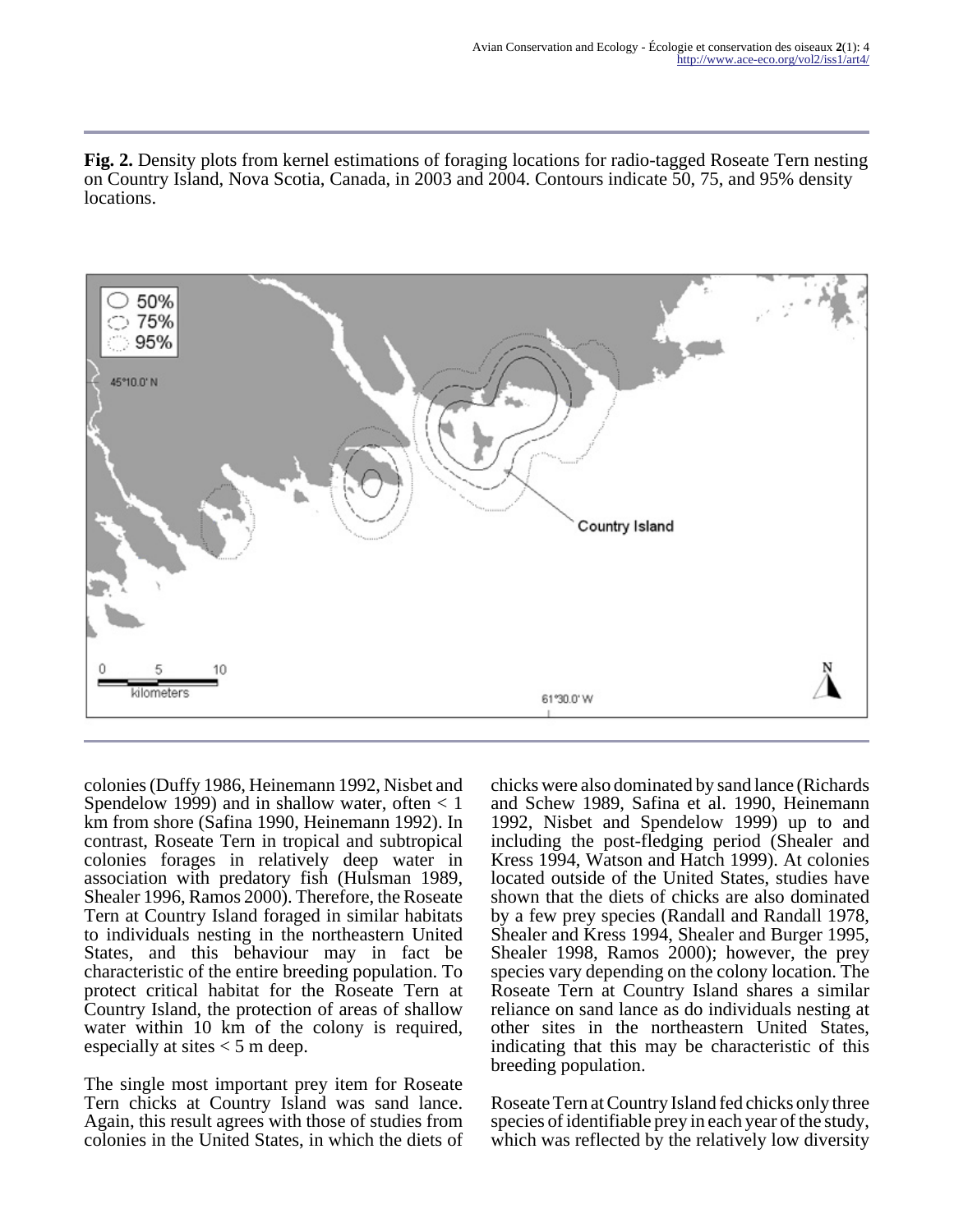| Prey type                     | 2003 | 2004 |
|-------------------------------|------|------|
| Sand lance (Ammodytes spp.)   | 48.7 | 64.8 |
| Hake ( <i>Urophycis</i> spp.) | 33.9 | 7.3  |
| Herring (Clupea spp.)         | 6.4  | 0.0  |
| Cod (Gadus spp.)              | 0.0  | 3.7  |
|                               | 11.0 | 24.2 |
| Unknown                       |      |      |

**Table 1.** Percentage of each prey type in the diet of Roseate Tern chicks on Country Island, Nova Scotia, Canada, in 2003 ( $n = 7$  broods) and 2004 ( $n = 14$  broods).

index of  $0.24 \pm 0.06$ . The diets of chicks of the nesting Arctic Tern and Common Tern were also dominated by hake  $(56.1 \pm 7.6\%)$  and sand lance  $(23.5 \pm 5.7\%)$ ; however, the diet diversity of these tern species was high, at  $0.35 \pm 0.06$  for Arctic Tern and  $0.38 \pm 0.05$  for Common Tern, and consisted of eight to ten prey types (Rock 2005). Similarly, other studies have shown that the diet diversity of Roseate Tern chicks is low compared to that of co-nesting Sandwich Tern (Shealer 1998) and Common Tern (Safina et al. 1990). These results from a number of sites show that the Roseate Tern apparently relys on a relatively narrow range of prey for provisioning chicks compared to co-nesting tern species.

Our results and those of previous work on other populations of Roseate Tern in the northeastern United States support the idea that this breeding population is restricted in its habitat use and prey selection. The reliance on a specific habitat type and narrow range of prey species may have implications for the conservation of this endangered species. For instance, species with specialized diets are less able to switch to alternate prey should their preferred food resources decline (Furness and Monaghan 1987). This point is well illustrated by a population of Roseate Tern breeding in Puerto Rico, where, as elsewhere, they feed their chicks a narrow range of prey items. When the preferred prey in this area apparently declined, the Roseate Tern failed to deliver alternative prey, which in turn resulted in reduced breeding and reproductive success (Shealer 1996, 1998). The dependence on a narrow range of resources or specialized foraging behavior may also

limit the distribution of specialist species such as the Roseate Tern (Safina 1990). Species that exploit a narrow range of resources are more prone to decline than are species that occupy a broader and more flexible niche (Pimm and Pimm 1982). Indeed, there is some evidence that the availability of foraging habitat may limit the distribution of breeding colonies in the northeastern United States (Nisbet and Spendelow 1999), making the population more concentrated and thus more vulnerable to chance events.

The specializations described above make the Roseate Tern generally susceptible to habitat perturbations throughout its range. However, individual breeding colonies of the Roseate Tern also face specific threats, and the colony on Country Island is no exception. Increasing industrialization in the Country Harbour area is raising concerns for Roseate Tern conservation in Canada. Particular attention should be given to developments and activities that will potentially disturb important fish habitat or foraging birds; in addition, the possibility of cumulative effects from industry should be considered. Although our telemetry results are limited by small sample sizes, we have established baseline information on the foraging habitat and diet of chicks of the Roseate Tern in Canada, which had not been described previously.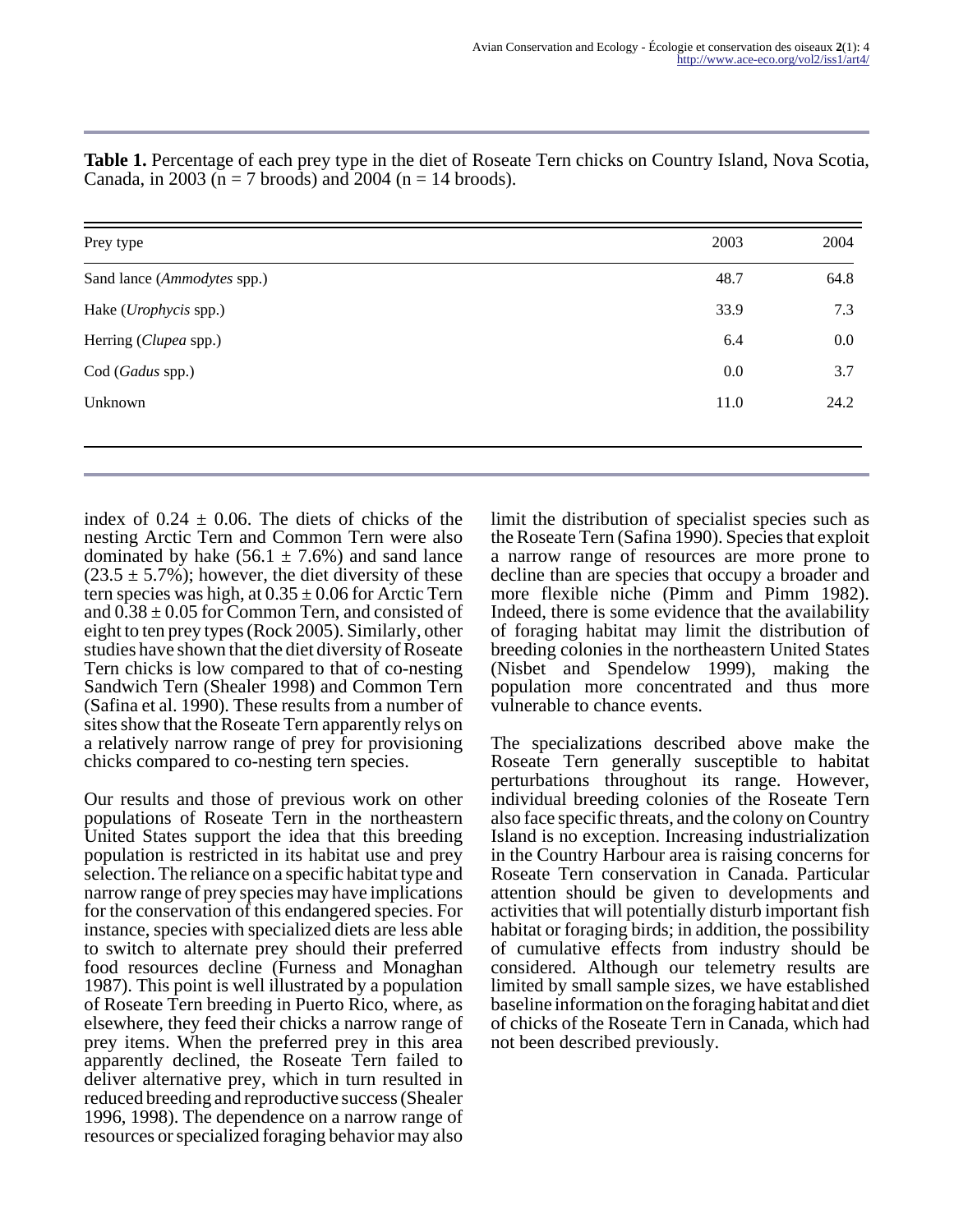*Responses to this article can be read online at: <http://www.ace-eco.org/vol2/iss1/art4/responses/>*

#### **Acknowledgments:**

*Many thanks to Tartan Air, K. Dillon, S. Pullen, I. Desjardins, J. McKnight and J. Beukens for assistance in the field. S. Lewis provided GIS assistance and S. Chisholm provided expertise on Country Island. G. Davoren, A. Horn, I. MacLaren, H. Whitehead and two anonymous reviewers provided comments on earlier versions of the manuscript. This work was funded by the Canadian Wildlife Service, Environment Canada's Interdepartmental Recovery Fund, World Wildlife's Endangered Species Recovery Fund and Dalhousie University. Logistical support was provided by the Canadian Coast Guard, Nova Scotia Department of Natural Resources and the Manthorne family.*

## **LITERATURE CITED**

**Benoit, M. P., and V. Bretagnolle.** 2002. Seabirds of the southern Lagoon of New Caledonia, distribution, abundance and threats. *Waterbirds* **25**:202-213.

**Boersma, P. D., J. A. Clark, and N. Hillgarth.** 2001. Seabird conservation. Pages 559-579 *in* E. A. Schreiber and J. Burger, editors. *Biology of marine birds.* CRC press, New York, New York, USA.

**Brown, R. G. B., and D. N. Nettleship.** 1982. The seabirds of northeastern North America: their present status and conservation requirements. Pages 85-100 *in* J. P. Croxall, P. G. H. Evands, and R. W. Schreiber, editors. *Status and conservation of the world's seabirds.* Technical publication 2. International Council for Bird Preservation,

Cambridge, UK.

**Burger, J., and M. Gochfeld.** 2001. Effects of chemicals and pollution on seabirds. Pages 485-526 *in* E. A. Schreiber and J. Burger, editors. *Biology of marine birds.* CRC Press, New York, New York, USA.

**Duffy, D. C.** 1986. Foraging at patches: interactions between common and roseate terns. *Ornis Scandinavica* **17**:47-52.

**Environment Canada.** 2006. *Recovery strategy for the Roseate Tern (*Sterna dougallii*) in Canada.* Species at Risk Act Recovery Strategy Series, Environment Canada, Ottawa, Canada.

**Frederikson, M., S. Wanless, M. P. Harris, P. Rothery, and L. J. Wilson.** 2004. The role of industrial fisheries and oceanographic change in the decline of North Sea black-legged kittiwakes. *Journal of Applied Ecology* **41**:1129-1139.

**Furness, R. W., and D. G. Ainley.** 1982. Threats to seabird populations presented by commercial fisheries. Pages 701-708 *in* J. P. Croxall, P. G. H. Evands, and R. W. Schreiber, editors. *Status and conservation of the world's seabirds.* Technical publication 2. International Council for Bird Preservation, Cambridge, UK.

**Furness, R. W., and P. Monaghan.** 1987. *Seabird ecology.* Chapman Hall, New York, New York, USA.

**Gochfeld, M.** 1983. The Roseate Tern: world distribution and status of a threatened species. *Biological Conservation* **103**:103-121.

**Gochfeld, M., J. Burger, and I. C. T. Nisbet.** 1998. Roseate Tern (*Sterna dougallii*) *in* A. Poole and F. Gill, editors. *The birds of North America.* Number 370. Academy of Natural Sciences, Philadelphia, Pennsylvania, USA, and American Ornithologists' Union, Washington, D.C., USA. [online] URL: [htt](http://bna/birds.cornell.edu/BNA/) [p://bna/birds.cornell.edu/BNA/](http://bna/birds.cornell.edu/BNA/).

**Heinemann, D.** 1992. *Foraging ecology of Roseate Terns breeding on Bird Island, Buzzards Bay, Massachusetts.* Unpublished report to the U.S. Fish and Wildlife Service, Newton Corner, Massachusetts, USA.

**Hooge, P. N., W. Eichenlaub, and E. Solomon.** 1999. The animal movement program. U.S. Geological Survey, Alaska Biological Science Center, Anchorage, Alaska, USA.

**Hulsman, K.** 1989. The structure of seabird communities: an example from Australian waters. Pages 59-91 *in* J. Burger, editor. *Seabirds and other marine vertebrates: competition, predation and other interactions*. Columbia University Press, New York, New York, USA.

**Kirkam, I. R., and D. N. Nettleship.** 1987. Status of the Roseate Tern in Canada. *Journal of Field*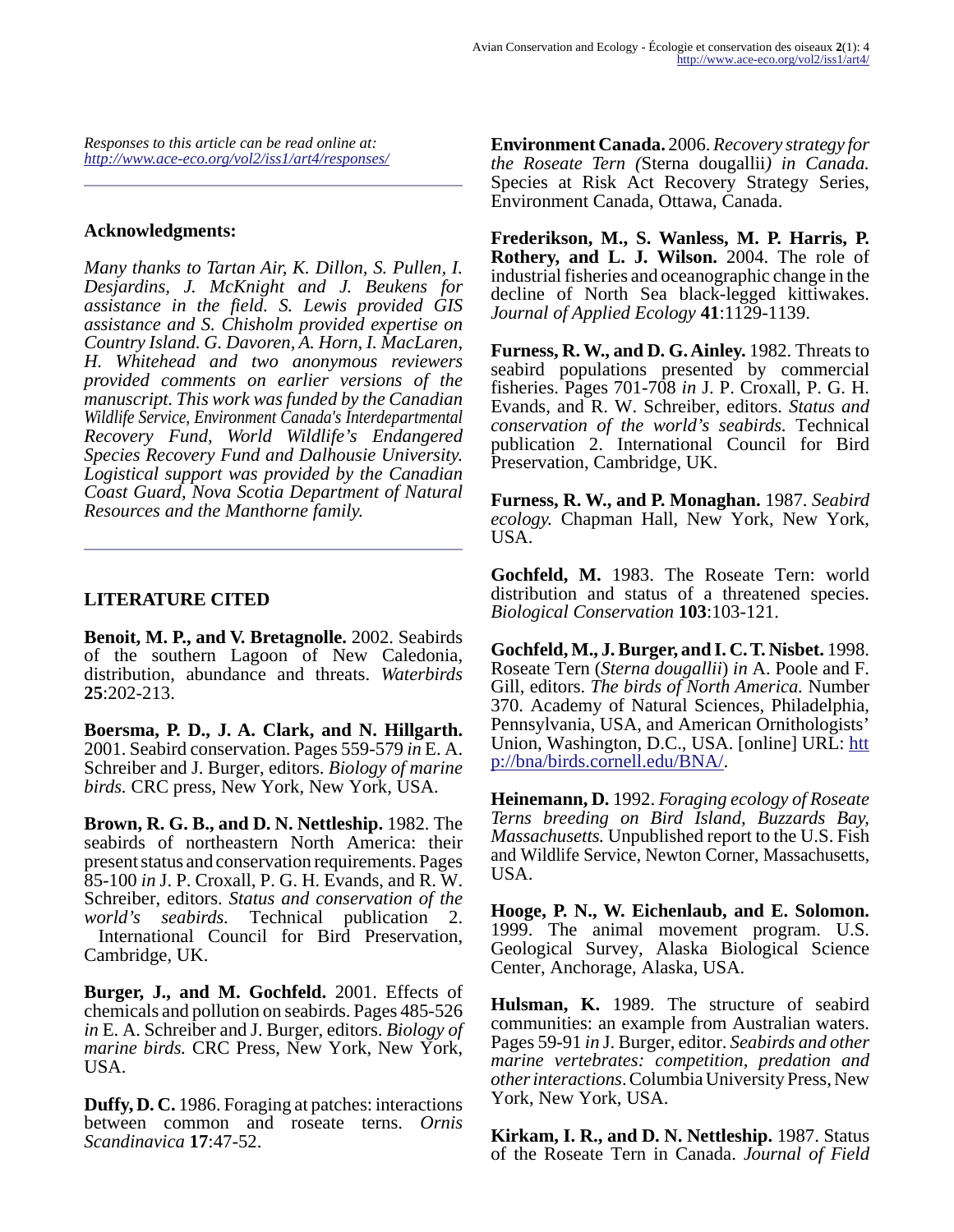*Ornithology* **58**:505-515.

**LeCorre, M., T. Ghestemme, M. Slamolard, and F. Couzi.** 2003. Rescue of the Mascarene Petrel, a critically endangered seabird of Reunion Island, Indian Ocean. *Condor* **105**:387-391.

**Leonard, M., A. Boyne, and S. Boates.** 2004. Status and management of Roseate Terns (*Sterna dougallii*) in Nova Scotia. *Proceedings of the Nova Scotia Institute of Science* **42**:253-263.

**Lewison, R. L., and L. B. Crowder.** 2003. Estimating fishery bycatch and effects on a vulnerable seabird population. *Ecological Applications* **13**:743-753.

**Lewison, R. L., L. B. Crowder, A. J. Read, and S. A. Freeman.** 2004. Understanding impacts of fisheries bycatch on marine megafauna. *Trends in Ecology and Evolution* **19**:598-604.

**MapInfo Corporation.** 2004. *MapInfo professional version 6.5.* Troy, New York, USA.

**Nettleship, D. N.** 1991. Seabird management and future research. *Colonial Waterbirds* **14**:77-84.

**Nisbet, I. C. T., and J. A. Spendelow.** 1999. Contribution of research to management and recovery of the Roseate Tern: review of a twelveyear project. *Waterbirds* **22**:239-252.

**Pimm, S. L., and J. W. Pimm.** 1982. Resource use, competition, and resource availability in Hawaiian Honeycreepers. *Ecology* **63**:1468-1480.

**Ramos, J. A.** 2000. Characteristics of foraging habitats and chick food provisioning by tropical Roseate Terns. *Condor* **102**: 795-803.

**Randall, R. M., and B. M. Randall.** 1978. Diet of Roseate Tern during the breeding season at St. Croix Island, Algoa Bay. *Cormorant* **5**:4-10.

**Richards, S. W., and W. A. Schew.** 1989. Species composition of food brought to Roseate Tern chicks on Falkner Island, Connecticut in summer 1984. *Connecticut Warbler* **IX**:1-5.

**Rock, J. C.** 2005. *Foraging habitat and chick diets of Roseate Terns and co-nesting Common and Arctic Terns.* Dissertation. Dalhousie University, Halifax, Nova Scotia, Canada.

**Safina, C.** 1990. Foraging habitat partitioning in Roseate and Common Terns. *Auk* **107**:351-358.

**Safina, C., R. H. Wagner, D. A. Witting, and K. J. Smith.** 1990. Prey delivered to Roseate and Common Tern chicks, composition and temporal variability. *Journal of Field Ornithology* **61**:331-338.

**Schneider, D., and G. L. Hunt.** 1982. A comparison of seabird diets and foraging distribution around the Pribilof Islands, Alaska. Pages 86-95 *in* D. N. Nettleship, G. A. Sanger, and P. F. Springer, editors. *Marine birds: their feeding ecology and commercial fisheries relationships. Proceedings of the Pacific Seabird Group Symposium.* (Seattle, Washington, 1982). Special publication of the Canadian Wildlife Service, Ottawa, Canada.

**Shealer, D. A.** 1996. Foraging habitat use and profitability in tropical Roseate Terns and Sandwich Terns. *Auk* **113**:209-217.

**Shealer, D. A.** 1998. Differences in diet and chick provisioning between adult Roseate and Sandwich Terns in Puerto Rico. *Condor* **100**:131-140.

**Shealer, D. A., and J. Burger.** 1995. Comparative foraging success between adult and one-year-old Roseate and Sandwich Terns. *Colonial Waterbirds* **18**:93-99.

**Shealer, D. A., and S. W. Kress.** 1994. Postbreeding movements and prey selection of Roseate Terns at Stratton Island, Maine. *Journal of Field Ornithology* **65**:349-362.

**Thompson, D. R., and K. C. Hamer.** 2000. Stress in seabirds: causes, consequences and diagnostic value. *Journal of Aquatic Ecosystem Stress Recovery* **7**:91-110.

**Toms, B., S. Baillie, A. Boyne, and J. McKnight.** 2006. Country Island tern restoration project annual report 2004–Year 7. Unpublished report to the Canadian Wildlife Service, Dartmouth, Nova Scotia, Canada.

**Vermeer, K., and L. Rankin.** 1982. Influence of habitat destruction and disturbance on nesting seabirds. Pages 723-736 *in* J. P. Croxall, P. G. H. Evands, and R. W. Schreiber, editors. *Status and conservation of the world's seabirds.* Technical publication 2. International Council for Bird preservation, Cambridge, UK.